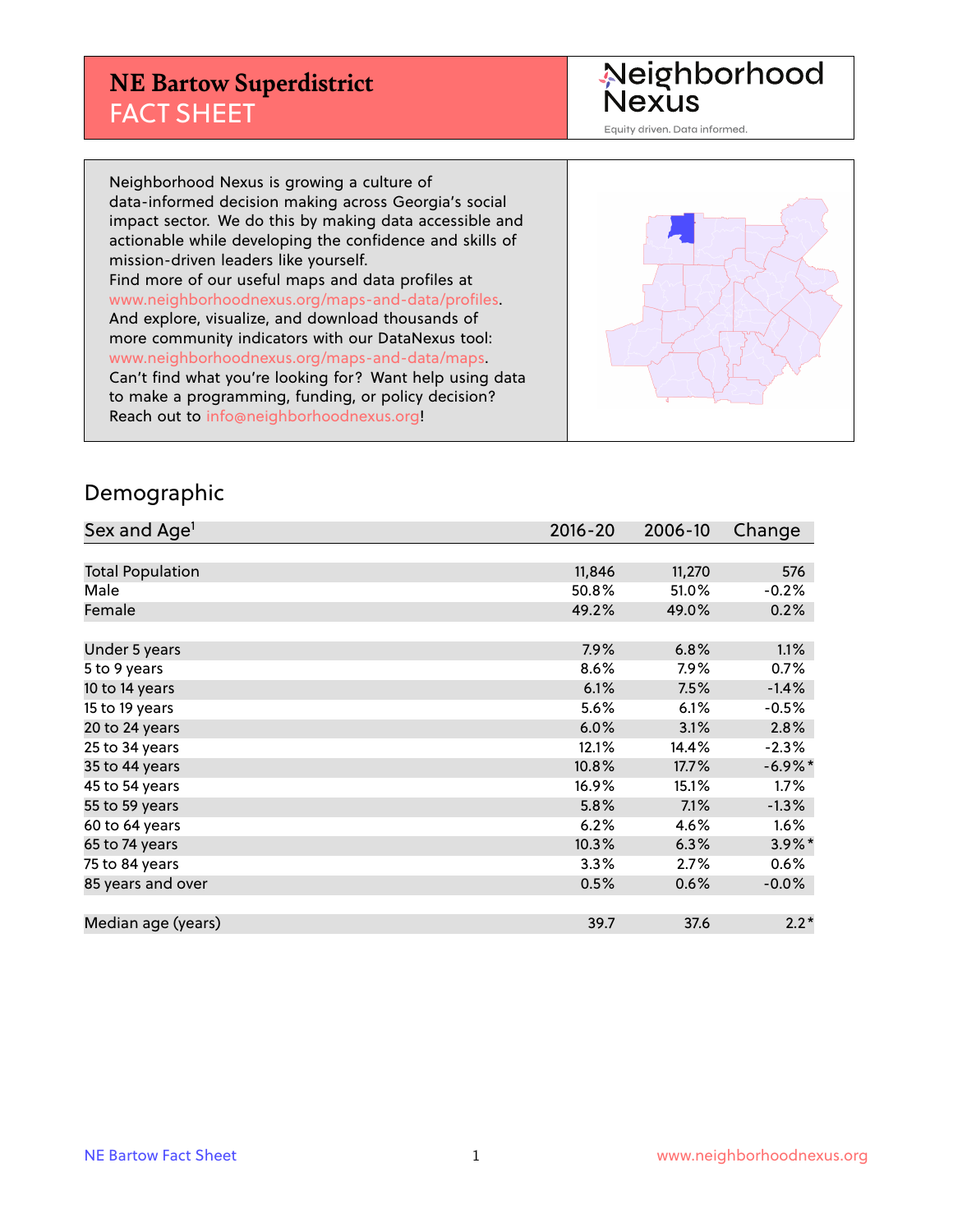# Demographic, continued...

| Race <sup>2</sup>                                            | $2016 - 20$ | 2006-10 | Change    |
|--------------------------------------------------------------|-------------|---------|-----------|
| <b>Total population</b>                                      | 11,846      | 11,270  | 576       |
| One race                                                     | 94.4%       | 99.5%   | $-5.2%$   |
| White                                                        | 92.6%       | 94.2%   | $-1.6%$   |
| <b>Black or African American</b>                             | 0.8%        | 3.7%    | $-2.8%$   |
| American Indian and Alaska Native                            | 0.1%        | 0.0%    | 0.1%      |
| Asian                                                        | 0.0%        | 0.5%    | $-0.5%$   |
| Native Hawaiian and Other Pacific Islander                   | 0.0%        | 0.0%    | 0.0%      |
| Some other race                                              | 0.8%        | 1.2%    | $-0.3%$   |
| Two or more races                                            | 5.6%        | 0.5%    | $5.2\%$ * |
| Race alone or in combination with other race(s) <sup>3</sup> | $2016 - 20$ | 2006-10 | Change    |
| Total population                                             | 11,846      | 11,270  | 576       |
| White                                                        | 98.2%       | 94.7%   | 3.5%      |
| <b>Black or African American</b>                             | 1.6%        | 3.7%    | $-2.1%$   |
| American Indian and Alaska Native                            | 2.9%        | 0.4%    | $2.5%$ *  |
| Asian                                                        | 1.3%        | 0.6%    | 0.7%      |
| Native Hawaiian and Other Pacific Islander                   | 0.0%        | 0.0%    | 0.0%      |
| Some other race                                              | 1.7%        | 1.2%    | 0.6%      |
| Hispanic or Latino and Race <sup>4</sup>                     | $2016 - 20$ | 2006-10 | Change    |
| <b>Total population</b>                                      | 11,846      | 11,270  | 576       |
| Hispanic or Latino (of any race)                             | 2.9%        | 2.7%    | 0.2%      |
| Not Hispanic or Latino                                       | 97.1%       | 97.3%   | $-0.2%$   |
| White alone                                                  | 91.6%       | 92.9%   | $-1.3%$   |
| <b>Black or African American alone</b>                       | 0.8%        | 3.5%    | $-2.7%$   |
| American Indian and Alaska Native alone                      | 0.1%        | 0.0%    | 0.1%      |
| Asian alone                                                  | 0.0%        | 0.5%    | $-0.5%$   |
| Native Hawaiian and Other Pacific Islander alone             | 0.0%        | 0.0%    | 0.0%      |
| Some other race alone                                        | 0.0%        | 0.0%    | 0.0%      |
| Two or more races                                            | 4.6%        | 0.5%    | $4.1\%$ * |
| U.S. Citizenship Status <sup>5</sup>                         | $2016 - 20$ | 2006-10 | Change    |
|                                                              |             |         |           |
| Foreign-born population                                      | 283         | 175     | 108       |
| Naturalized U.S. citizen                                     | 31.1%       | 2.9%    | 28.2%     |
| Not a U.S. citizen                                           | 68.9%       | 97.1%   | $-28.2%$  |
| Citizen, Voting Age Population <sup>6</sup>                  | $2016 - 20$ | 2006-10 | Change    |
| Citizen, 18 and over population                              | 8,582       | 8,137   | 445       |
| Male                                                         | 52.3%       | 50.4%   | 1.9%      |
| Female                                                       | 47.7%       | 49.6%   | $-1.9%$   |
|                                                              |             |         |           |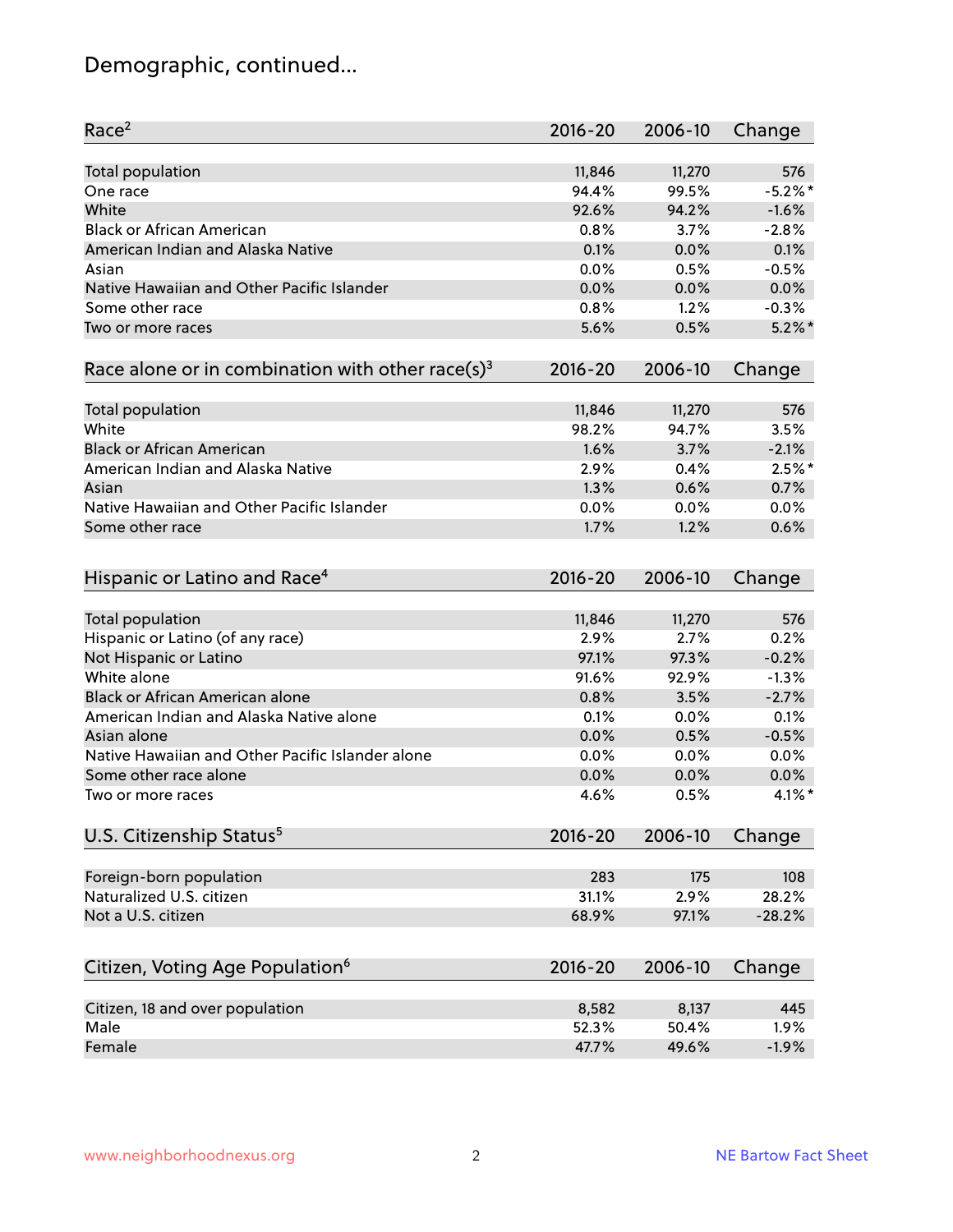#### Economic

| Income <sup>7</sup>                                 | $2016 - 20$ | 2006-10 | Change     |
|-----------------------------------------------------|-------------|---------|------------|
|                                                     |             |         |            |
| All households                                      | 3,970       | 3,860   | 110        |
| Less than \$10,000                                  | 3.1%        | 3.8%    | $-0.7%$    |
| \$10,000 to \$14,999                                | 3.2%        | 6.5%    | $-3.3%$    |
| \$15,000 to \$24,999                                | 10.1%       | 5.5%    | 4.6%       |
| \$25,000 to \$34,999                                | 8.5%        | 12.2%   | $-3.6%$    |
| \$35,000 to \$49,999                                | 6.6%        | 13.9%   | $-7.3\%$ * |
| \$50,000 to \$74,999                                | 18.9%       | 24.4%   | $-5.5%$    |
| \$75,000 to \$99,999                                | 15.3%       | 17.1%   | $-1.9%$    |
| \$100,000 to \$149,999                              | 22.7%       | 8.1%    | 14.6%*     |
| \$150,000 to \$199,999                              | 8.0%        | 6.3%    | 1.7%       |
| \$200,000 or more                                   | 3.6%        | 2.2%    | 1.4%       |
| Median household income (dollars)                   | 74,453      | 58,449  | 16,003*    |
| Mean household income (dollars)                     | 84,752      | 68,047  | 16,705*    |
| With earnings                                       | 83.0%       | 83.8%   | $-0.8%$    |
| Mean earnings (dollars)                             | 85,168      | 69,261  | 15,907*    |
| <b>With Social Security</b>                         | 31.2%       | 26.5%   | 4.7%       |
| Mean Social Security income (dollars)               | 21,456      | 17,519  | 3,938*     |
| With retirement income                              | 16.7%       | 14.9%   | 1.8%       |
| Mean retirement income (dollars)                    | 21,224      | 22,345  | $-1,121$   |
| With Supplemental Security Income                   | 7.9%        | 1.6%    | $6.3\%$ *  |
| Mean Supplemental Security Income (dollars)         | 10,190      | 11,705  | $-1,514$   |
| With cash public assistance income                  | 4.2%        | 2.5%    | 1.7%       |
| Mean cash public assistance income (dollars)        | 1,808       | 2,500   | $-692$     |
| With Food Stamp/SNAP benefits in the past 12 months | 6.0%        | 6.4%    | $-0.3%$    |
|                                                     |             |         |            |
| Families                                            | 3,126       | 3,220   | $-94$      |
| Less than \$10,000                                  | 3.3%        | 2.8%    | 0.5%       |
| \$10,000 to \$14,999                                | 2.0%        | 3.9%    | $-1.9%$    |
| \$15,000 to \$24,999                                | 6.9%        | 5.9%    | 1.0%       |
| \$25,000 to \$34,999                                | 6.7%        | 10.1%   | $-3.4%$    |
| \$35,000 to \$49,999                                | 6.5%        | 13.0%   | $-6.5%$    |
| \$50,000 to \$74,999                                | 17.9%       | 25.3%   | $-7.3%$    |
| \$75,000 to \$99,999                                | 16.3%       | 19.3%   | $-3.0%$    |
| \$100,000 to \$149,999                              | 26.9%       | $9.8\%$ | 17.1%*     |
| \$150,000 to \$199,999                              | 10.0%       | 7.3%    | 2.7%       |
| \$200,000 or more                                   | 3.5%        | 2.6%    | 0.8%       |
| Median family income (dollars)                      | 85,225      | 64,127  | 21,098*    |
| Mean family income (dollars)                        | 92,543      | 74,134  | 18,409*    |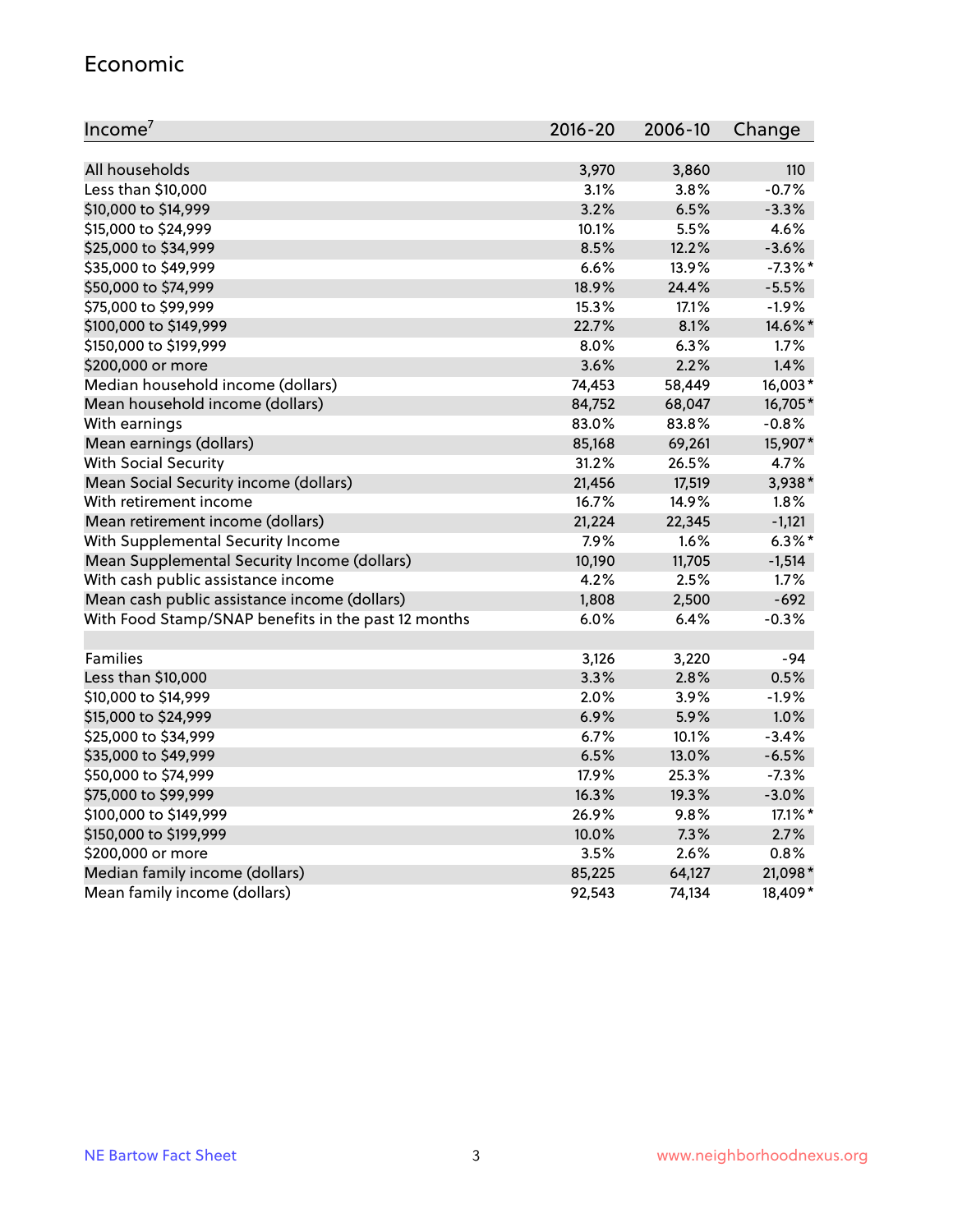### Economic, continued...

| Income, continued <sup>8</sup>                                        | $2016 - 20$ | 2006-10 | Change   |
|-----------------------------------------------------------------------|-------------|---------|----------|
|                                                                       |             |         |          |
| Nonfamily households                                                  | 844         | 640     | 204      |
| Median nonfamily income (dollars)                                     | 33,036      | 33,391  | $-356$   |
| Mean nonfamily income (dollars)                                       | 51,417      | 33,888  | 17,529*  |
| Median earnings for workers (dollars)                                 | 42,074      | 33,758  | 8,316*   |
| Median earnings for male full-time, year-round workers<br>(dollars)   | 56,105      | 47,068  | 9,037*   |
| Median earnings for female full-time, year-round workers<br>(dollars) | 42,946      | 37,286  | $5,661*$ |
| Per capita income (dollars)                                           | 28,751      | 24,279  | $4,472*$ |
|                                                                       | $2016 - 20$ | 2006-10 |          |
| Families and People Below Poverty Level <sup>9</sup>                  |             |         | Change   |
| <b>All families</b>                                                   | 7.2%        | 8.2%    | $-1.0%$  |
| With related children under 18 years                                  | 3.6%        | 12.4%   | $-8.7%$  |
| With related children under 5 years only                              | 0.0%        | 0.0%    | 0.0%     |
| Married couple families                                               | 5.2%        | 2.8%    | $2.5%$ * |
| With related children under 18 years                                  | 2.6%        | 1.1%    | 1.5%     |
| With related children under 5 years only                              | 0.0%        | 0.0%    | 0.0%     |
| Families with female householder, no husband present                  | 9.2%        | 28.2%   | $-19.0%$ |
| With related children under 18 years                                  | 5.3%        | 34.4%   | $-29.2%$ |
| With related children under 5 years only                              | 0.0%        | 0.0%    | 0.0%     |
| All people                                                            | 7.0%        | 11.8%   | $-4.8%$  |
| Under 18 years                                                        | 3.9%        | 20.9%   | $-17.0%$ |
| Related children under 18 years                                       | 3.9%        | 20.9%   | $-17.0%$ |
| Related children under 5 years                                        | 0.3%        | 17.9%   | $-17.5%$ |
| Related children 5 to 17 years                                        | 5.3%        | 22.0%   | $-16.7%$ |
| 18 years and over                                                     | 8.1%        | 8.7%    | $-0.6%$  |
| 18 to 64 years                                                        | 6.3%        | 8.7%    | $-2.4%$  |
| 65 years and over                                                     | 15.7%       | 8.9%    | 6.8%     |
| People in families                                                    | 5.4%        | 11.0%   | $-5.6%$  |
| Unrelated individuals 15 years and over                               | 19.4%       | 22.3%   | $-2.9%$  |
|                                                                       |             |         |          |
| Non-Hispanic white people                                             | 7.1%        | 11.3%   | $-4.2%$  |
| Black or African-American people                                      | 0.0%        | 0.0%    | 0.0%     |
| Asian people                                                          | $0.0\%$     | 22.8%   | $-22.8%$ |
| Hispanic or Latino people                                             | 0.0%        | 44.7%   | $-44.7%$ |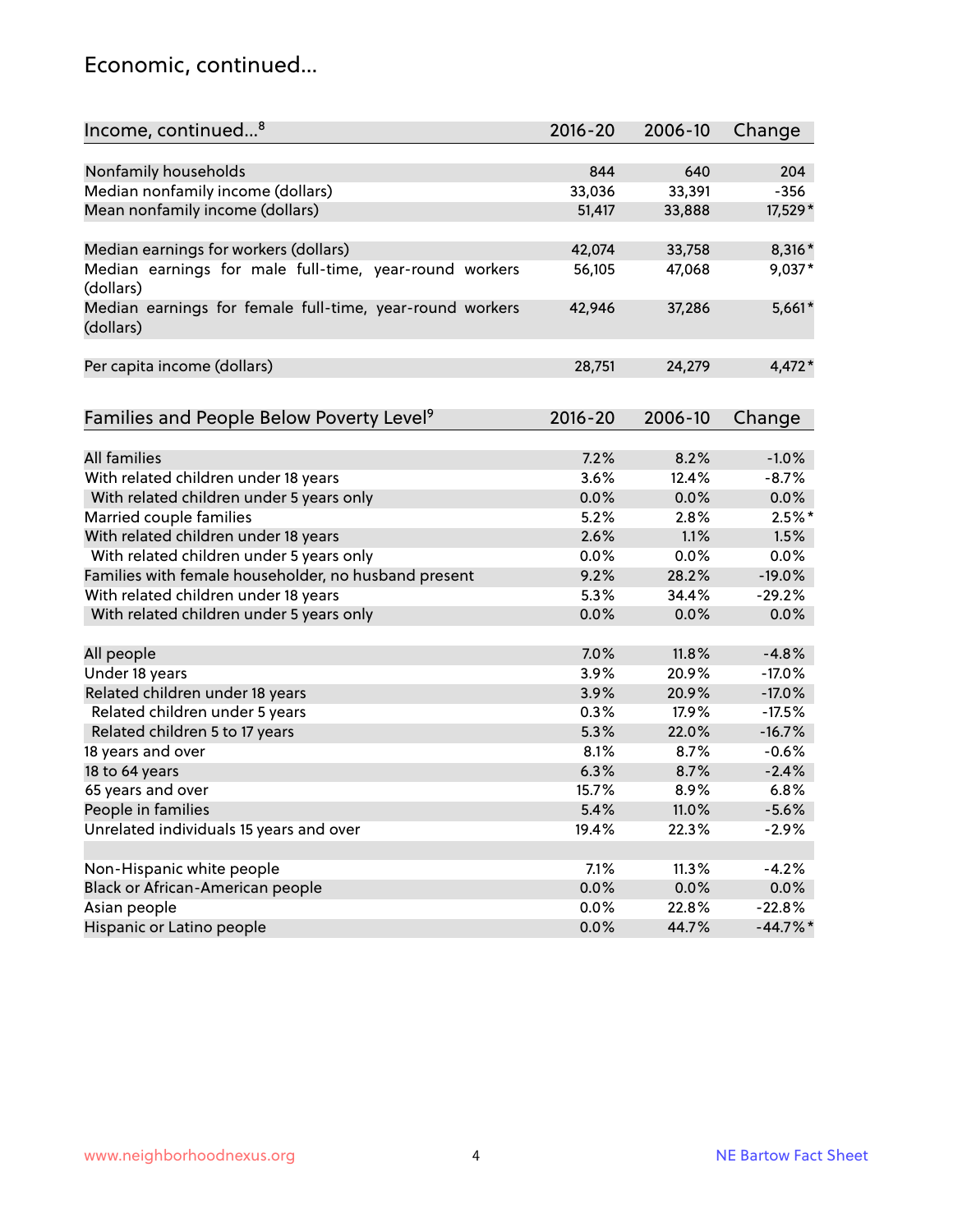# Employment

| Employment Status <sup>10</sup>                                                               | 2016-20     | 2006-10 | Change     |
|-----------------------------------------------------------------------------------------------|-------------|---------|------------|
|                                                                                               |             |         |            |
| Population 16 years and over                                                                  | 9,029       | 8,576   | 453        |
| In labor force                                                                                | 64.3%       | 65.9%   | $-1.6%$    |
| Civilian labor force                                                                          | 64.2%       | 65.9%   | $-1.7%$    |
| Employed                                                                                      | 60.5%       | 61.5%   | $-1.0%$    |
| Unemployed                                                                                    | 3.7%        | 4.4%    | $-0.7%$    |
| <b>Armed Forces</b>                                                                           | 0.1%        | 0.0%    | 0.1%       |
| Not in labor force                                                                            | 35.7%       | 34.1%   | 1.6%       |
| Civilian labor force                                                                          |             |         | 144        |
|                                                                                               | 5,796       | 5,652   |            |
| <b>Unemployment Rate</b>                                                                      | 5.8%        | 6.7%    | $-0.9%$    |
| Females 16 years and over                                                                     | 4,355       | 4,240   | 115        |
| In labor force                                                                                | 59.1%       | 62.1%   | $-3.0%$    |
| Civilian labor force                                                                          | 59.1%       | 62.1%   | $-3.0%$    |
| Employed                                                                                      | 54.6%       | 57.8%   | $-3.2%$    |
|                                                                                               |             |         |            |
| Own children of the householder under 6 years                                                 | 1,091       | 881     | 210        |
| All parents in family in labor force                                                          | 52.9%       | 58.6%   | $-5.7%$    |
|                                                                                               |             |         |            |
| Own children of the householder 6 to 17 years                                                 | 1,644       | 1,791   | $-147$     |
| All parents in family in labor force                                                          | 74.8%       | 67.7%   | 7.0%       |
|                                                                                               |             |         |            |
| Industry <sup>11</sup>                                                                        | $2016 - 20$ | 2006-10 | Change     |
|                                                                                               |             |         |            |
| Civilian employed population 16 years and over                                                | 5,461       | 5,276   | 185        |
| Agriculture, forestry, fishing and hunting, and mining                                        | 0.3%        | 2.4%    | $-2.0%$    |
| Construction                                                                                  | 10.4%       | 14.3%   | $-4.0\%$ * |
| Manufacturing                                                                                 | 14.0%       | 21.6%   | $-7.6\%$ * |
| Wholesale trade                                                                               | 4.1%        | 0.6%    | 3.5%       |
| Retail trade                                                                                  | 8.9%        | 9.3%    | $-0.4%$    |
| Transportation and warehousing, and utilities                                                 | 8.1%        | 4.9%    | $3.2\%$ *  |
| Information                                                                                   | 1.6%        | 2.2%    | $-0.6%$    |
| Finance and insurance, and real estate and rental and leasing                                 | 4.7%        | 5.9%    | $-1.2%$    |
| Professional, scientific, and management, and administrative<br>and waste management services | 7.0%        | 9.6%    | $-2.6%$    |
| Educational services, and health care and social assistance                                   | 22.1%       | 16.7%   | 5.4%       |
|                                                                                               |             | 4.1%    |            |
| Arts, entertainment, and recreation, and accommodation and<br>food services                   | 8.4%        |         | 4.3%       |
| Other services, except public administration                                                  | 6.5%        | 2.6%    | 3.9%       |
| Public administration                                                                         | 3.9%        | 5.8%    | $-1.9\%$   |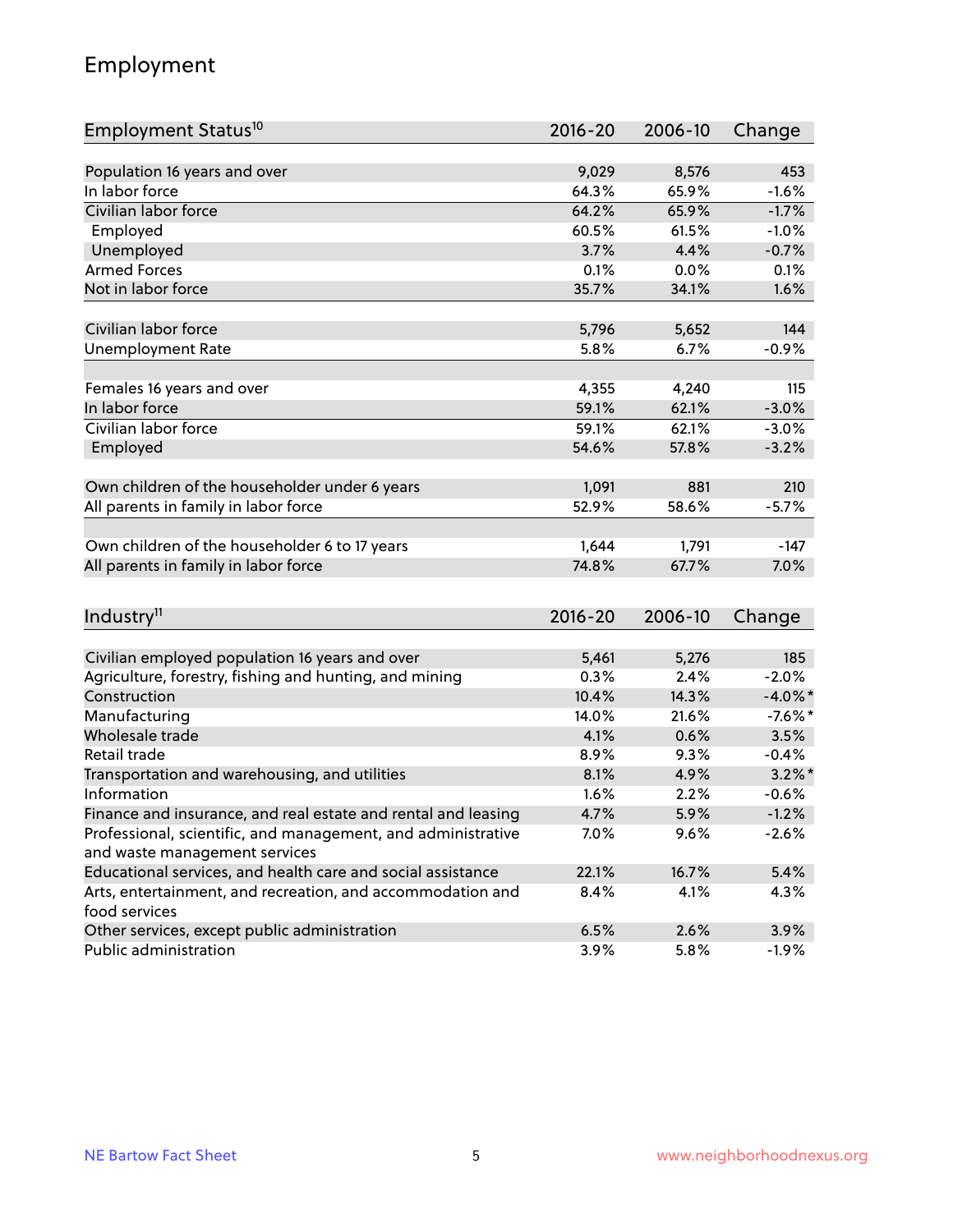# Employment, continued...

| Occupation <sup>12</sup>                                                    | $2016 - 20$ | 2006-10 | Change    |
|-----------------------------------------------------------------------------|-------------|---------|-----------|
| Civilian employed population 16 years and over                              | 5,461       | 5,276   | 185       |
| Management, business, science, and arts occupations                         | 33.1%       | 36.2%   | $-3.1%$   |
| Service occupations                                                         | 19.3%       | 12.1%   | $7.2\%$ * |
|                                                                             | 20.1%       | 20.6%   | $-0.5%$   |
| Sales and office occupations                                                |             |         |           |
| Natural<br>and<br>resources,<br>construction,<br>maintenance<br>occupations | 12.6%       | 14.9%   | $-2.3%$   |
| Production, transportation, and material moving occupations                 | 14.8%       | 16.2%   | $-1.4%$   |
| Class of Worker <sup>13</sup>                                               | $2016 - 20$ | 2006-10 | Change    |
| Civilian employed population 16 years and over                              | 5,461       | 5,276   | 185       |
| Private wage and salary workers                                             | 78.3%       | 73.8%   | 4.4%      |
| Government workers                                                          | 12.9%       | 16.4%   | $-3.6%$   |
| Self-employed in own not incorporated business workers                      | 8.9%        | 9.7%    | $-0.9%$   |
| Unpaid family workers                                                       | 0.0%        | 0.0%    | 0.0%      |
| Job Flows <sup>14</sup>                                                     | 2019        | 2010    | Change    |
|                                                                             |             |         |           |
| Total Jobs in district                                                      | 5,001       | 2,233   | 2,768     |
| Held by residents of district                                               | 9.3%        | 13.7%   | $-4.4%$   |
| Held by non-residents of district                                           | 90.7%       | 86.3%   | 4.4%      |
| Jobs by Industry Sector <sup>15</sup>                                       | 2019        | 2010    | Change    |
| Total Jobs in district                                                      | 5,001       | 2,233   | 2,768     |
| Goods Producing sectors                                                     | 46.9%       | 44.3%   | 2.6%      |
| Trade, Transportation, and Utilities sectors                                | 40.0%       | 38.5%   | 1.5%      |
| All Other Services sectors                                                  | 13.1%       | 17.2%   | $-4.0%$   |
|                                                                             |             |         |           |
| Total Jobs in district held by district residents                           | 466         | 306     | 160       |
| <b>Goods Producing sectors</b>                                              | 42.7%       | 49.3%   | $-6.6%$   |
| Trade, Transportation, and Utilities sectors                                | 30.0%       | 27.8%   | 2.3%      |
| All Other Services sectors                                                  | 27.3%       | 22.9%   | 4.4%      |
|                                                                             |             |         |           |
| Jobs by Earnings <sup>16</sup>                                              | 2019        | 2010    | Change    |
| Total Jobs in district                                                      | 5,001       | 2,233   | 2,768     |
| Jobs with earnings \$1250/month or less                                     | 11.6%       | 16.8%   | $-5.2%$   |
| Jobs with earnings \$1251/month to \$3333/month                             | 32.2%       | 48.1%   | $-15.9%$  |
| Jobs with earnings greater than \$3333/month                                | 56.2%       | 35.0%   | 21.1%     |
|                                                                             |             |         |           |
| Total Jobs in district held by district residents                           | 466         | 306     | 160       |
| Jobs with earnings \$1250/month or less                                     | 16.3%       | 21.2%   | $-4.9%$   |
| Jobs with earnings \$1251/month to \$3333/month                             | 38.6%       | 44.8%   | $-6.1%$   |
| Jobs with earnings greater than \$3333/month                                | 45.1%       | 34.0%   | 11.1%     |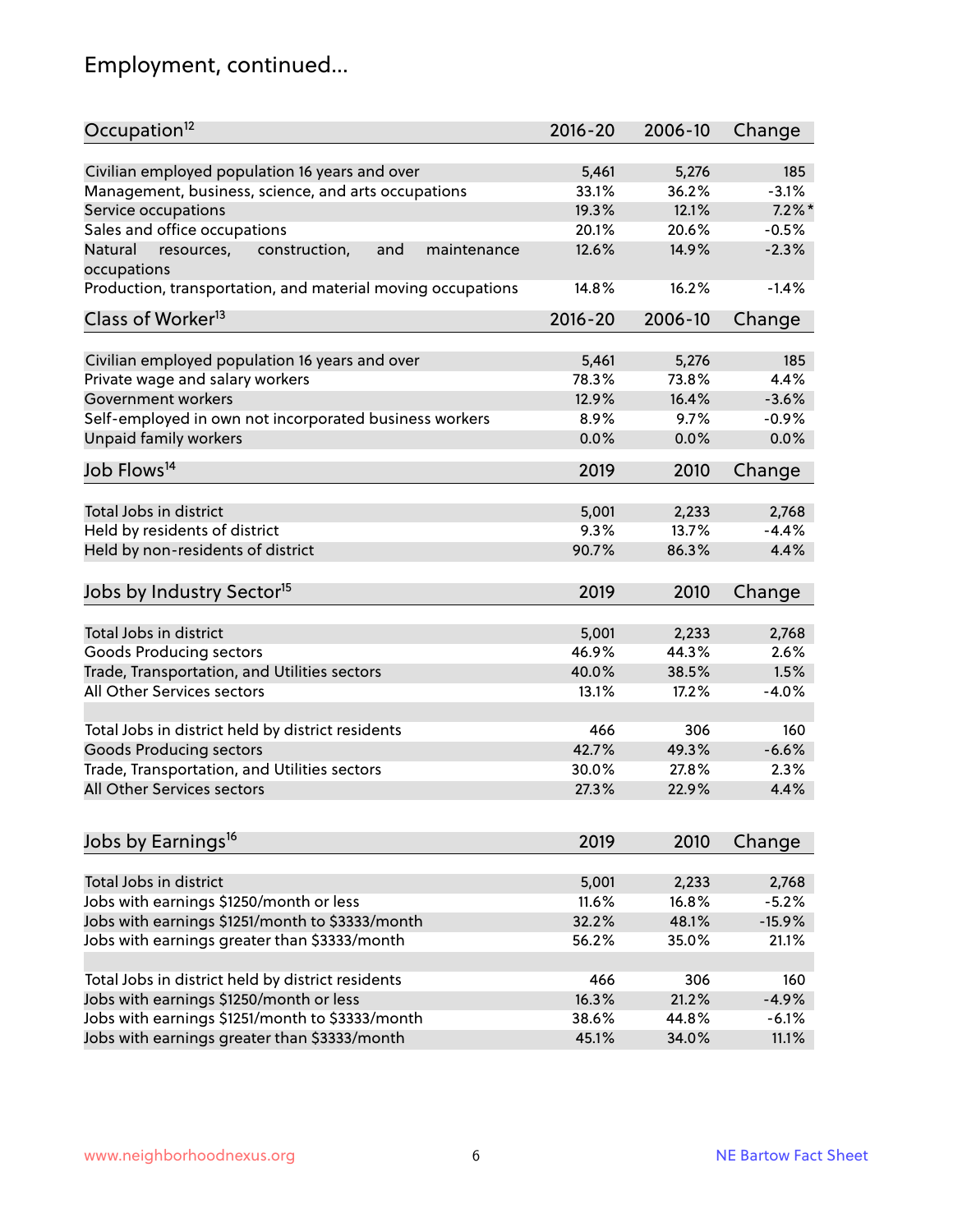# Employment, continued...

| Jobs by Age of Worker <sup>17</sup>               | 2019  | 2010  | Change   |
|---------------------------------------------------|-------|-------|----------|
|                                                   |       |       |          |
| Total Jobs in district                            | 5,001 | 2,233 | 2,768    |
| Jobs with workers age 29 or younger               | 24.9% | 16.0% | 8.9%     |
| Jobs with workers age 30 to 54                    | 57.5% | 67.5% | $-10.0%$ |
| Jobs with workers age 55 or older                 | 17.6% | 16.5% | 1.1%     |
|                                                   |       |       |          |
| Total Jobs in district held by district residents | 466   | 306   | 160      |
| Jobs with workers age 29 or younger               | 20.8% | 14.7% | 6.1%     |
| Jobs with workers age 30 to 54                    | 57.1% | 66.3% | $-9.3%$  |
| Jobs with workers age 55 or older                 | 22.1% | 19.0% | 3.1%     |

#### Education

| School Enrollment <sup>18</sup>                | $2016 - 20$ | 2006-10 | Change     |
|------------------------------------------------|-------------|---------|------------|
|                                                |             |         |            |
| Population 3 years and over enrolled in school | 2,468       | 2,789   | $-321$     |
| Nursery school, preschool                      | 2.1%        | 8.4%    | $-6.2\%$ * |
| Kindergarten                                   | 9.4%        | 6.1%    | 3.3%       |
| Elementary school (grades 1-8)                 | 50.6%       | 47.9%   | 2.7%       |
| High school (grades 9-12)                      | 21.4%       | 25.6%   | $-4.2%$    |
| College or graduate school                     | 16.4%       | 11.9%   | 4.5%       |
| Educational Attainment <sup>19</sup>           | $2016 - 20$ | 2006-10 | Change     |
|                                                |             |         |            |
| Population 25 years and over                   | 7,802       | 7,726   | 76         |
| Less than 9th grade                            | 3.9%        | 4.4%    | $-0.5%$    |
| 9th to 12th grade, no diploma                  | 9.1%        | 16.3%   | $-7.2%$ *  |
| High school graduate (includes equivalency)    | 35.1%       | 40.0%   | $-4.9%$    |
| Some college, no degree                        | 25.6%       | 16.2%   | $9.4\%$ *  |
| Associate's degree                             | 6.8%        | 6.0%    | 0.8%       |
| Bachelor's degree                              | 12.6%       | 10.6%   | 2.0%       |
| Graduate or professional degree                | 6.9%        | 6.5%    | 0.4%       |
|                                                |             |         |            |
| Percent high school graduate or higher         | 87.0%       | 79.3%   | $7.7\%$    |
| Percent bachelor's degree or higher            | 19.5%       | 17.1%   | 2.4%       |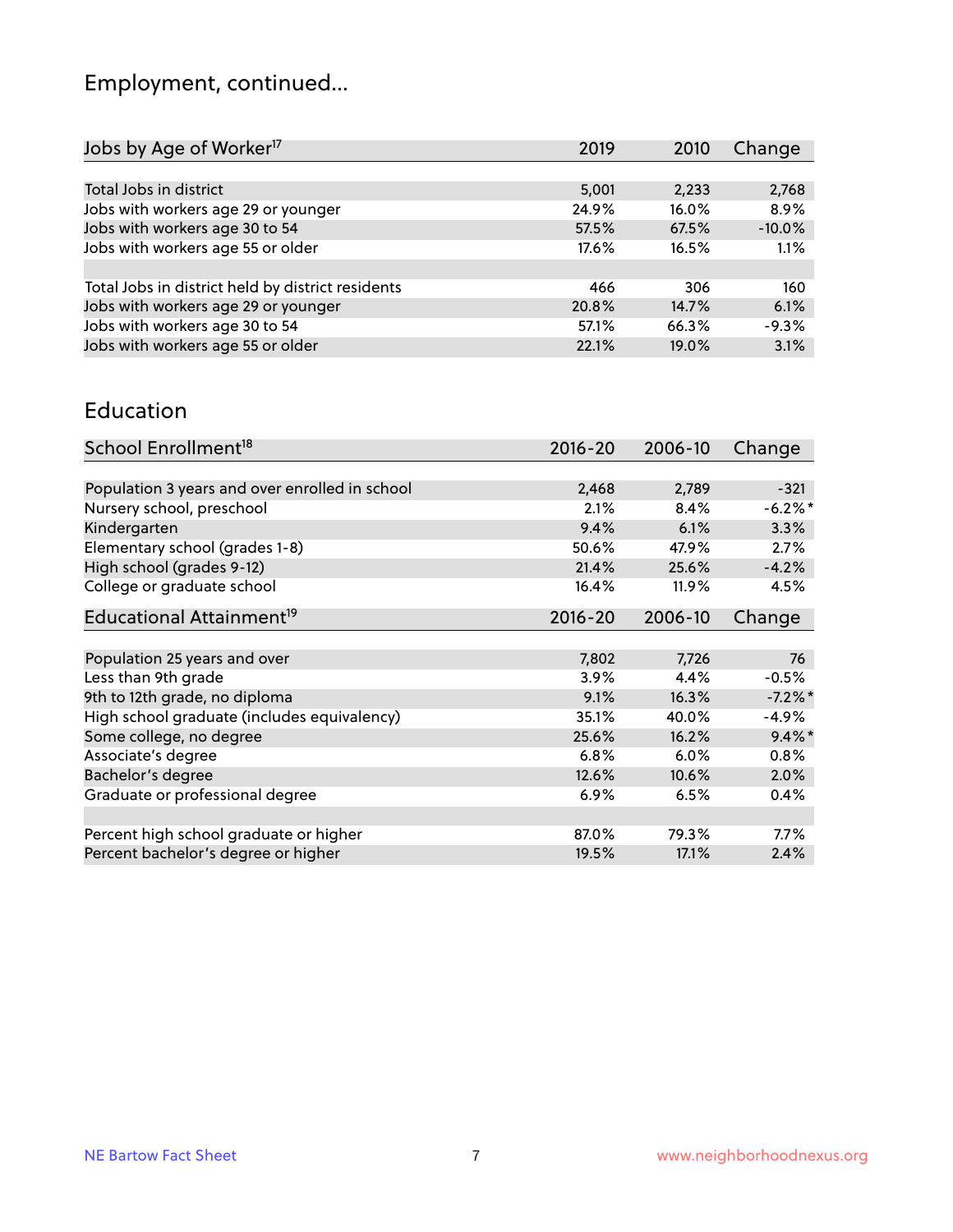### Housing

| Households by Type <sup>20</sup>                     | 2016-20     | 2006-10 | Change     |
|------------------------------------------------------|-------------|---------|------------|
|                                                      |             |         |            |
| <b>Total households</b>                              | 3,970       | 3,860   | 110        |
| Family households (families)                         | 78.7%       | 83.4%   | $-4.7\%$ * |
| With own children under 18 years                     | 30.6%       | 33.8%   | $-3.3%$    |
| Married-couple family                                | 63.9%       | 70.6%   | $-6.8%$    |
| With own children of the householder under 18 years  | 24.3%       | 27.5%   | $-3.2%$    |
| Male householder, no wife present, family            | 4.5%        | 4.7%    | $-0.2%$    |
| With own children of the householder under 18 years  | 1.5%        | 2.3%    | $-0.7%$    |
| Female householder, no husband present, family       | 10.4%       | 8.1%    | 2.3%       |
| With own children of the householder under 18 years  | 4.7%        | 4.1%    | 0.6%       |
| Nonfamily households                                 | 21.3%       | 16.6%   | 4.7%       |
| Householder living alone                             | 15.5%       | 12.7%   | 2.8%       |
| 65 years and over                                    | 4.5%        | 3.4%    | 1.0%       |
|                                                      |             |         |            |
| Households with one or more people under 18 years    | 36.6%       | 41.0%   | $-4.4%$    |
| Households with one or more people 65 years and over | 28.0%       | 19.5%   | $8.5\%$ *  |
|                                                      |             |         |            |
| Average household size                               | 2.98        | 2.92    | 0.06       |
| Average family size                                  | 3.33        | 3.20    | $0.12*$    |
|                                                      |             |         |            |
| Housing Occupancy <sup>21</sup>                      | 2016-20     | 2006-10 | Change     |
|                                                      |             |         |            |
| Total housing units                                  | 4,277       | 4,302   | $-25$      |
| Occupied housing units                               | 92.8%       | 89.7%   | 3.1%       |
| Vacant housing units                                 | 7.2%        | 10.3%   | $-3.1%$    |
|                                                      |             |         |            |
| Homeowner vacancy rate                               | 0.4         | 4.0     | $-3.6$     |
| Rental vacancy rate                                  | 9.7         | 2.8     | $6.9*$     |
|                                                      |             |         |            |
| Units in Structure <sup>22</sup>                     | $2016 - 20$ | 2006-10 | Change     |
|                                                      |             |         |            |
| Total housing units                                  | 4,277       | 4,302   | $-25$      |
| 1-unit, detached                                     | 85.5%       | 82.3%   | 3.2%       |
| 1-unit, attached                                     | 1.8%        | 0.2%    | 1.6%       |
| 2 units                                              | 0.0%        | 1.1%    | $-1.1%$    |
| 3 or 4 units                                         | 0.0%        | 0.0%    | 0.0%       |
| 5 to 9 units                                         | $0.0\%$     | 0.4%    | $-0.4%$    |
| 10 to 19 units                                       | 0.0%        | 0.0%    | 0.0%       |
| 20 or more units                                     | 0.0%        | 0.9%    | $-0.9%$    |
| Mobile home                                          | 12.6%       | 15.0%   | $-2.4%$    |
| Boat, RV, van, etc.                                  | 0.0%        | 0.0%    | $0.0\%$    |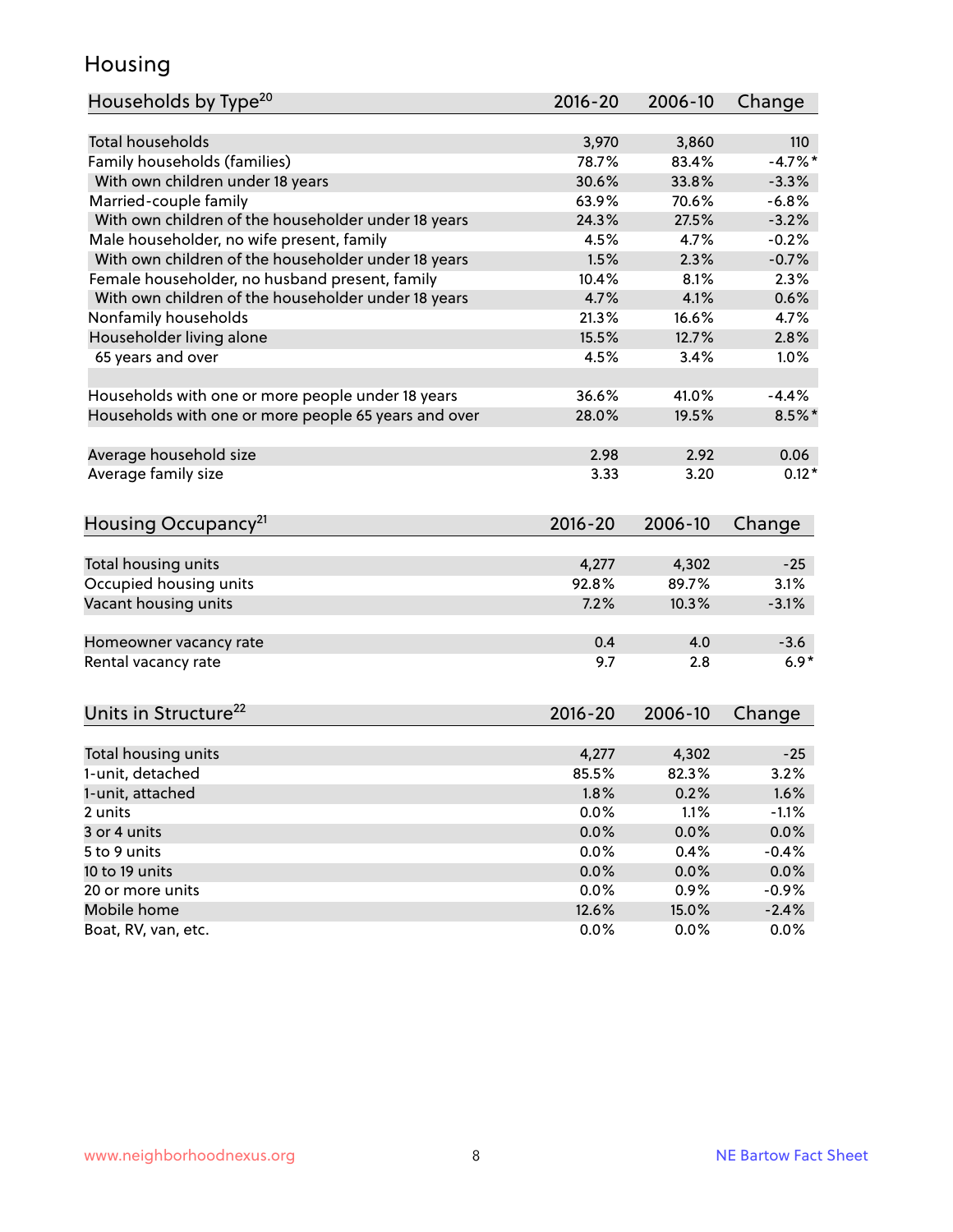# Housing, Continued...

| Year Structure Built <sup>23</sup>             | 2016-20     | 2006-10 | Change     |
|------------------------------------------------|-------------|---------|------------|
| Total housing units                            | 4,277       | 4,302   | $-25$      |
| Built 2014 or later                            | 5.3%        | (X)     | (X)        |
| Built 2010 to 2013                             | 3.3%        | (X)     | (X)        |
| Built 2000 to 2009                             | 31.7%       | 18.9%   | 12.7%*     |
| Built 1990 to 1999                             | 27.1%       | 29.3%   | $-2.3%$    |
| Built 1980 to 1989                             | 11.8%       | 16.7%   | $-4.9%$    |
| Built 1970 to 1979                             | 9.8%        | 14.3%   | $-4.5%$    |
| Built 1960 to 1969                             | 3.2%        | 8.6%    | $-5.3\%$ * |
| Built 1950 to 1959                             | 2.4%        | 6.2%    | $-3.8%$    |
| Built 1940 to 1949                             | 1.6%        | 1.6%    | 0.0%       |
| Built 1939 or earlier                          | 3.9%        | 4.4%    | $-0.5%$    |
|                                                |             |         |            |
| Housing Tenure <sup>24</sup>                   | $2016 - 20$ | 2006-10 | Change     |
|                                                |             |         |            |
| Occupied housing units                         | 3,970       | 3,860   | 110        |
| Owner-occupied                                 | 82.8%       | 78.0%   | 4.8%       |
| Renter-occupied                                | 17.2%       | 22.0%   | $-4.8%$    |
| Average household size of owner-occupied unit  | 2.94        | 2.93    | 0.01       |
| Average household size of renter-occupied unit | 3.19        | 2.88    | 0.31       |
| Residence 1 Year Ago <sup>25</sup>             | $2016 - 20$ | 2006-10 | Change     |
|                                                |             |         |            |
| Population 1 year and over                     | 11,786      | 11,150  | 636        |
| Same house                                     | 89.4%       | 85.4%   | 4.0%       |
| Different house in the U.S.                    | 10.4%       | 14.6%   | $-4.2%$    |
| Same county                                    | 5.8%        | 8.2%    | $-2.4%$    |
| Different county                               | 4.7%        | 6.4%    | $-1.8%$    |
| Same state                                     | 4.3%        | 5.0%    | $-0.8%$    |
| Different state                                | 0.4%        | 1.4%    | $-1.0%$    |
| Abroad                                         | 0.2%        | 0.0%    | 0.2%       |
| Value of Housing Unit <sup>26</sup>            | 2016-20     | 2006-10 | Change     |
| Owner-occupied units                           | 3,287       | 3,009   | 278        |
| Less than \$50,000                             | 3.2%        | 5.8%    | $-2.7%$    |
| \$50,000 to \$99,999                           | 12.4%       | 13.1%   | $-0.6%$    |
| \$100,000 to \$149,999                         | 15.1%       | 25.4%   | $-10.3%$   |
| \$150,000 to \$199,999                         | 17.1%       | 25.5%   | $-8.4%$    |
| \$200,000 to \$299,999                         | 21.1%       | 16.5%   | 4.6%       |
| \$300,000 to \$499,999                         | 25.1%       | 11.2%   | 13.9%*     |
| \$500,000 to \$999,999                         | 5.9%        | 2.1%    | 3.8%       |
| \$1,000,000 or more                            | 0.1%        | 0.4%    | $-0.4%$    |
| Median (dollars)                               | 209,959     | 158,168 | 51,791*    |
| Mortgage Status <sup>27</sup>                  | $2016 - 20$ | 2006-10 | Change     |
|                                                |             |         |            |
| Owner-occupied units                           | 3,287       | 3,009   | 278        |
| Housing units with a mortgage                  | 66.0%       | 74.4%   | $-8.4%$    |
| Housing units without a mortgage               | 34.0%       | 25.6%   | $8.4\% *$  |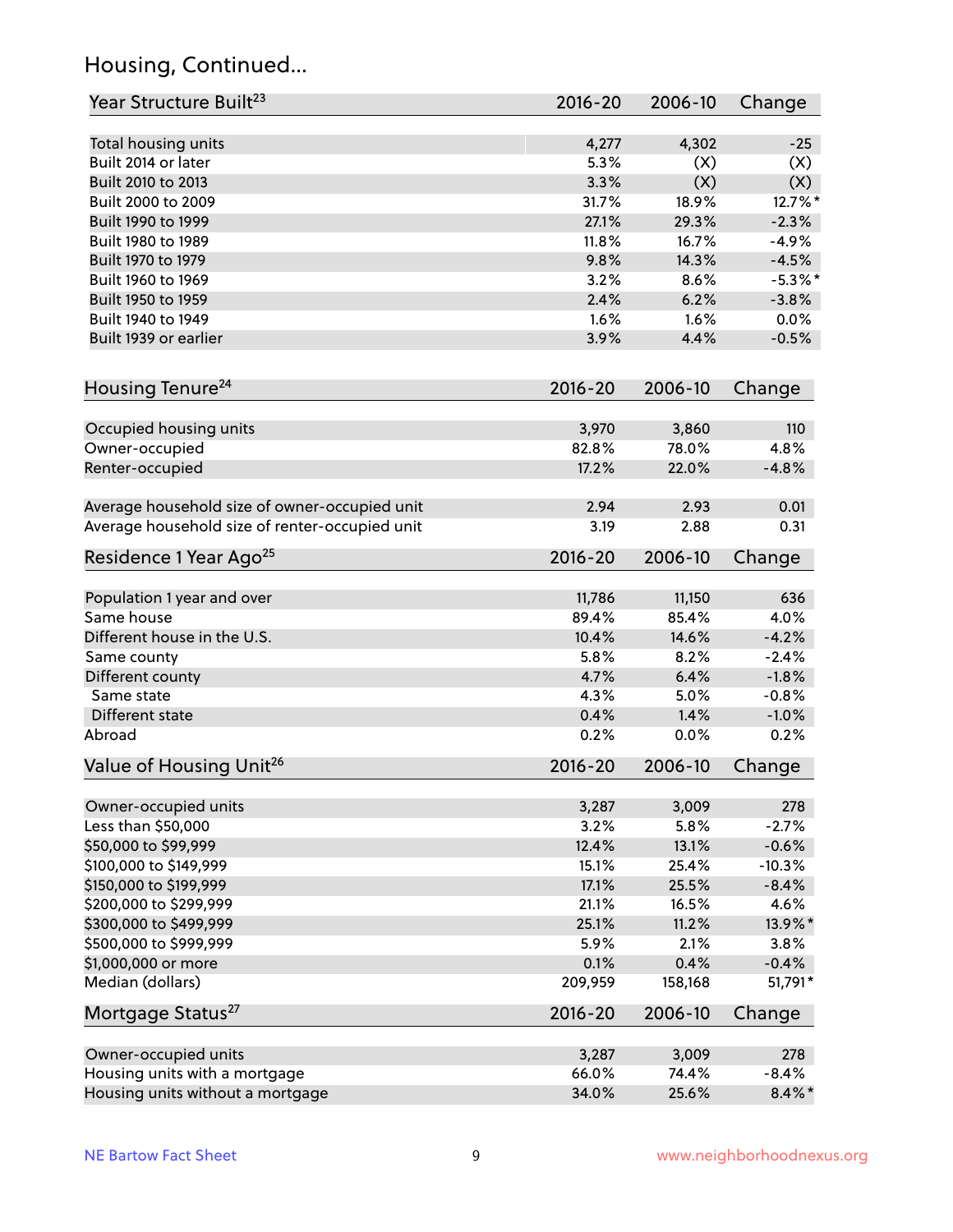# Housing, Continued...

| Selected Monthly Owner Costs <sup>28</sup>                                            | 2016-20     | 2006-10 | Change     |
|---------------------------------------------------------------------------------------|-------------|---------|------------|
| Housing units with a mortgage                                                         | 2,171       | 2,240   | $-69$      |
| Less than \$300                                                                       | 0.0%        | 0.0%    | 0.0%       |
| \$300 to \$499                                                                        | 0.6%        | 2.3%    | $-1.7%$    |
| \$500 to \$999                                                                        | 19.8%       | 23.8%   | $-4.0%$    |
| \$1,000 to \$1,499                                                                    | 34.6%       | 42.2%   | $-7.6%$    |
| \$1,500 to \$1,999                                                                    | 19.6%       | 13.3%   | 6.4%       |
| \$2,000 to \$2,999                                                                    | 23.9%       | 17.9%   | 6.0%       |
| \$3,000 or more                                                                       | 1.5%        | 0.5%    | 0.9%       |
| Median (dollars)                                                                      | 1,414       | 1,324   | $91*$      |
| Housing units without a mortgage                                                      | 1,116       | 769     | $347*$     |
| Less than \$150                                                                       | 2.4%        | 1.8%    | 0.6%       |
| \$150 to \$249                                                                        | 8.0%        | 27.7%   | $-19.7%$ * |
| \$250 to \$349                                                                        | 20.8%       | 29.5%   | $-8.7%$    |
| \$350 to \$499                                                                        | 23.7%       | 30.3%   | $-6.6%$    |
| \$500 to \$699                                                                        | 19.4%       | 10.7%   | 8.8%       |
| \$700 or more                                                                         | 25.6%       | 0.0%    | 25.6%      |
| Median (dollars)                                                                      | 459         | 323     | $136*$     |
| Selected Monthly Owner Costs as a Percentage of<br>Household Income <sup>29</sup>     | $2016 - 20$ | 2006-10 | Change     |
| Housing units with a mortgage (excluding units where                                  | 2,171       |         | $-56$      |
| SMOCAPI cannot be computed)                                                           |             | 2,227   |            |
| Less than 20.0 percent                                                                | 51.4%       | 44.5%   | 6.9%       |
| 20.0 to 24.9 percent                                                                  | 12.8%       | 16.1%   | $-3.3%$    |
| 25.0 to 29.9 percent                                                                  | 9.2%        | 10.9%   | $-1.7%$    |
| 30.0 to 34.9 percent                                                                  | 13.1%       | 8.4%    | 4.7%       |
| 35.0 percent or more                                                                  | 13.5%       | 20.0%   | $-6.5%$    |
| Not computed                                                                          | $\pmb{0}$   | 13      | $-13$      |
| Housing unit without a mortgage (excluding units where<br>SMOCAPI cannot be computed) | 1,093       | 759     | 334        |
| Less than 10.0 percent                                                                | 47.1%       | 47.3%   | $-0.2%$    |
| 10.0 to 14.9 percent                                                                  | 11.9%       | 33.3%   | $-21.4%$   |
| 15.0 to 19.9 percent                                                                  | 12.6%       | 7.9%    | 4.7%       |
| 20.0 to 24.9 percent                                                                  | 8.9%        | 6.3%    | 2.6%       |
| 25.0 to 29.9 percent                                                                  | 0.6%        | 0.5%    | 0.1%       |
| 30.0 to 34.9 percent                                                                  | 6.3%        | 1.7%    | 4.6%       |
| 35.0 percent or more                                                                  | 12.5%       | 2.9%    | 9.6%       |
| Not computed                                                                          | 23          | 10      | 13         |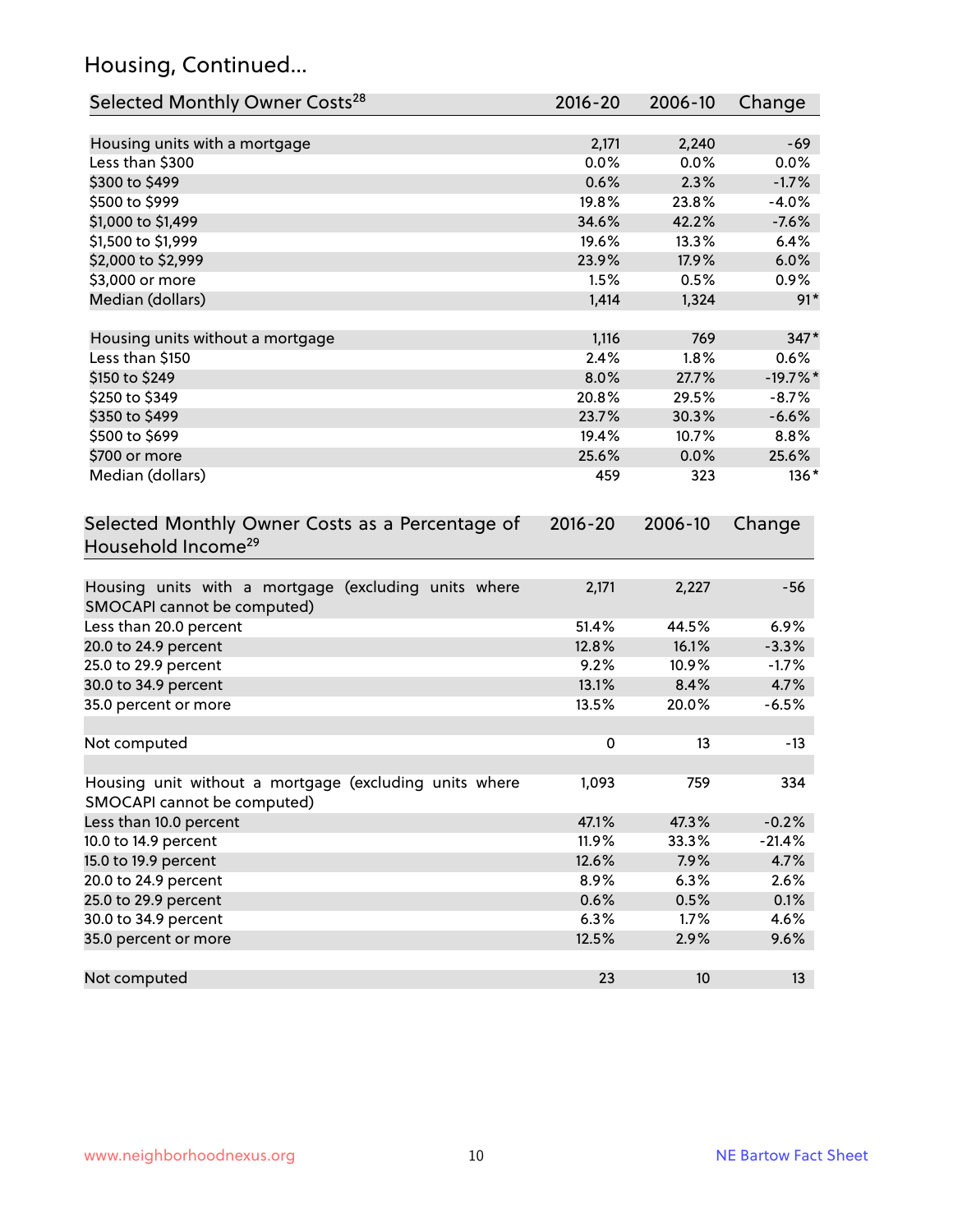# Housing, Continued...

| Gross Rent <sup>30</sup>                                                       | 2016-20     | 2006-10 | Change    |
|--------------------------------------------------------------------------------|-------------|---------|-----------|
| Occupied units paying rent                                                     | 628         | 810     | $-182$    |
| Less than \$200                                                                | 2.1%        | 0.0%    | 2.1%      |
| \$200 to \$499                                                                 | 8.0%        | 12.7%   | $-4.8%$   |
| \$500 to \$749                                                                 | 16.7%       | 43.3%   | $-26.6%$  |
| \$750 to \$999                                                                 | 25.0%       | 16.5%   | 8.5%      |
| \$1,000 to \$1,499                                                             | 36.1%       | 27.4%   | 8.7%      |
| \$1,500 to \$1,999                                                             | 7.0%        | 0.0%    | 7.0%      |
| \$2,000 or more                                                                | 5.1%        | 0.0%    | 5.1%      |
| Median (dollars)                                                               | 988         | 700     | 288*      |
| No rent paid                                                                   | 55          | 41      | 14        |
| Gross Rent as a Percentage of Household Income <sup>31</sup>                   | $2016 - 20$ | 2006-10 | Change    |
| Occupied units paying rent (excluding units where GRAPI<br>cannot be computed) | 622         | 776     | $-154$    |
| Less than 15.0 percent                                                         | 26.0%       | 9.4%    | 16.6%     |
| 15.0 to 19.9 percent                                                           | 16.2%       | 22.4%   | $-6.2%$   |
| 20.0 to 24.9 percent                                                           | 12.9%       | 11.3%   | 1.5%      |
| 25.0 to 29.9 percent                                                           | 5.0%        | 9.4%    | $-4.4%$   |
| 30.0 to 34.9 percent                                                           | 8.0%        | 15.5%   | $-7.4%$   |
| 35.0 percent or more                                                           | 31.8%       | 32.0%   | $-0.1%$   |
| Not computed                                                                   | 61          | 75      | $-14$     |
| Transportation                                                                 |             |         |           |
| Commuting to Work <sup>32</sup>                                                | 2016-20     | 2006-10 | Change    |
| Workers 16 years and over                                                      | 5,339       | 5,188   | 151       |
| Car, truck, or van - drove alone                                               | 81.6%       | 86.8%   | $-5.3%$   |
| Car, truck, or van - carpooled                                                 | 7.5%        | 7.6%    | $-0.1%$   |
| Public transportation (excluding taxicab)                                      | 0.3%        | 0.0%    | 0.3%      |
| Walked                                                                         | 0.0%        | 1.0%    | $-1.0%$   |
| Other means                                                                    | 1.0%        | 0.7%    | 0.3%      |
| Worked at home                                                                 | 9.7%        | 3.8%    | $5.8\%$ * |
| Mean travel time to work (minutes)                                             | 31.7        | 33.5    | $-1.8$    |
| Vehicles Available <sup>33</sup>                                               | 2016-20     | 2006-10 | Change    |
| Occupied housing units                                                         | 3,970       | 3,860   | 110       |
| No vehicles available                                                          | 1.2%        | 0.8%    | 0.4%      |
| 1 vehicle available                                                            | 18.0%       | 21.3%   | $-3.3%$   |
| 2 vehicles available                                                           | 39.3%       | 49.4%   | $-10.0%$  |
| 3 or more vehicles available                                                   | 41.5%       | 28.5%   | 13.0%     |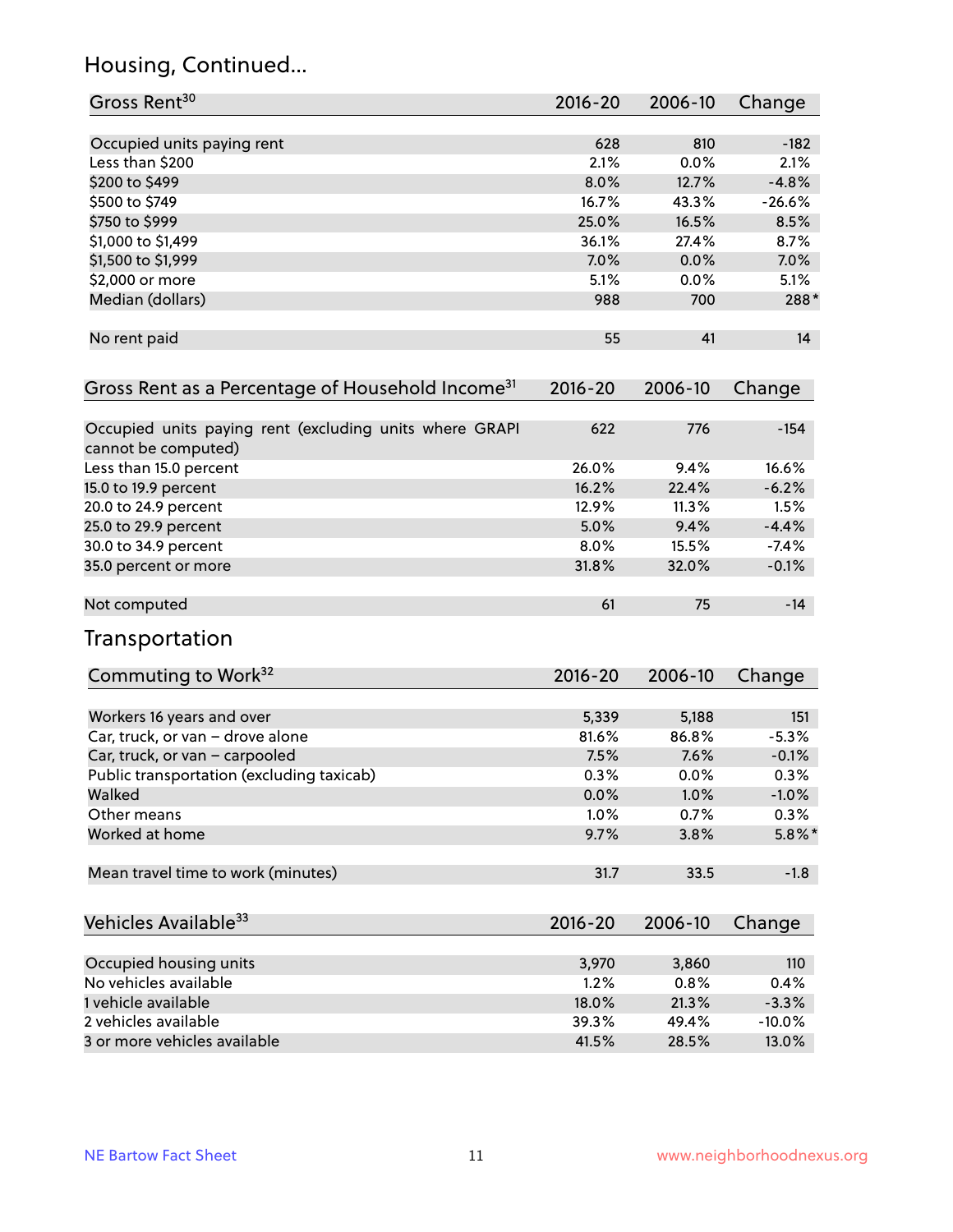#### Health

| Health Insurance coverage <sup>34</sup> | 2016-20 |
|-----------------------------------------|---------|
|-----------------------------------------|---------|

| Civilian Noninstitutionalized Population                | 11,838 |
|---------------------------------------------------------|--------|
| With health insurance coverage                          | 89.3%  |
| With private health insurance coverage                  | 73.0%  |
| With public health coverage                             | 25.8%  |
| No health insurance coverage                            | 10.7%  |
| Civilian Noninstitutionalized Population Under 19 years | 3,140  |
| No health insurance coverage                            | 4.9%   |
| Civilian Noninstitutionalized Population 19 to 64 years | 7,029  |
| In labor force:                                         | 5,433  |
| Employed:                                               | 5,165  |
| With health insurance coverage                          | 87.1%  |
| With private health insurance coverage                  | 84.2%  |
| With public coverage                                    | 4.6%   |
| No health insurance coverage                            | 12.9%  |
| Unemployed:                                             | 268    |
| With health insurance coverage                          | 51.1%  |
| With private health insurance coverage                  | 48.5%  |
| With public coverage                                    | 2.6%   |
| No health insurance coverage                            | 48.9%  |
| Not in labor force:                                     | 1,596  |
| With health insurance coverage                          | 80.2%  |
| With private health insurance coverage                  | 56.7%  |
| With public coverage                                    | 26.6%  |
| No health insurance coverage                            | 19.8%  |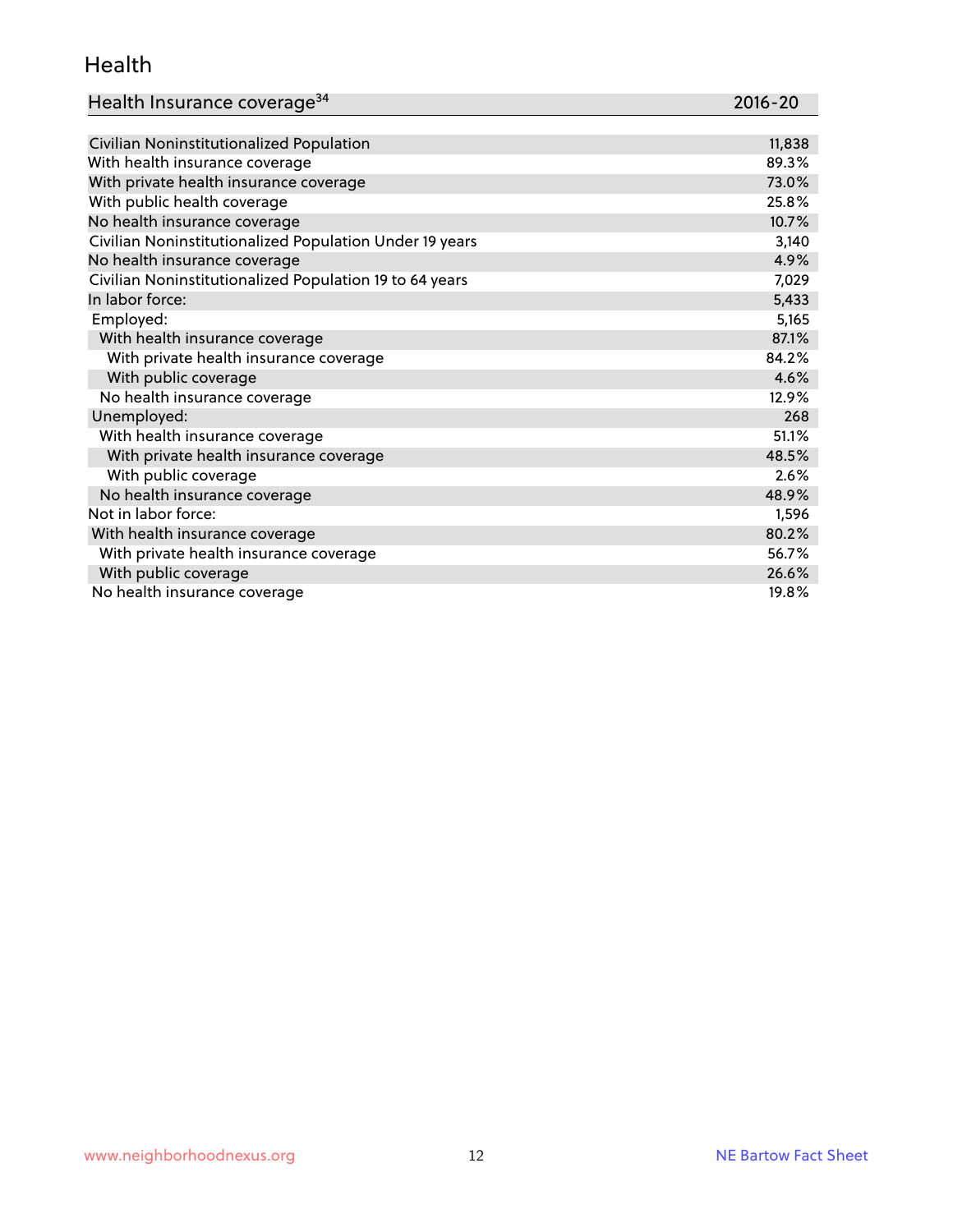# Employment Forecasts

| Forecast Employment by Sector <sup>35</sup>      | 2030     | 2020     | Change   |
|--------------------------------------------------|----------|----------|----------|
|                                                  |          |          |          |
| <b>All Sectors</b>                               | 3,884    | 3,637    | 6.8%     |
| Goods Producing                                  | 1,449    | 1,444    | 0.3%     |
| Agriculture, forestry, fishing and hunting       | 23       | 17       | 35.3%    |
| Mining                                           | 10       | 17       | $-41.2%$ |
| Construction                                     | 326      | 239      | 36.4%    |
| Manufacturing                                    | 1,090    | 1,171    | $-6.9%$  |
| <b>Service Providing</b>                         | 1,064    | 1,076    | $-1.1%$  |
| Wholesale trade                                  | 32       | 31       | 3.2%     |
| Retail trade                                     | 395      | 371      | 6.5%     |
| Transportation and warehousing                   | 637      | 674      | $-5.5%$  |
| <b>Utilities</b>                                 | $\Omega$ | $\Omega$ | 0.0%     |
| Information                                      | 50       | 33       | 51.5%    |
| <b>Financial activities</b>                      | 158      | 82       | 92.7%    |
| Finance and insurance                            | 134      | 63       | 112.7%   |
| Real estate and rental and leasing               | 24       | 19       | 26.3%    |
| Professional and business services               | 90       | 52       | 73.1%    |
| Professional, scientific, and technical services | 90       | 52       | 73.1%    |
| Management of companies and enterprises          | 0        | 0        | 0.0%     |
| <b>Education and health services</b>             | 502      | 497      | 1.0%     |
| <b>Education services</b>                        | 428      | 441      | $-2.9%$  |
| Health care and social assistance                | 74       | 56       | 32.1%    |
| Leisure and hospitality                          | 165      | 105      | 57.1%    |
| Arts, entertainment, and recreation              | 0        | $\Omega$ | 0.0%     |
| Accommodation and food services                  | 165      | 105      | 57.1%    |
| Other services, except public administration     | 90       | 66       | 36.4%    |
| <b>Public administration</b>                     | 0        | $\Omega$ | 0.0%     |

# Population Forecasts

| Population Forecasts <sup>36</sup> | 2030   | 2020   | Change |
|------------------------------------|--------|--------|--------|
|                                    |        |        |        |
| <b>Total Population</b>            | 16.569 | 12.895 | 28.5%  |
| <b>Total Households</b>            | 6.111  | 4.678  | 30.6%  |